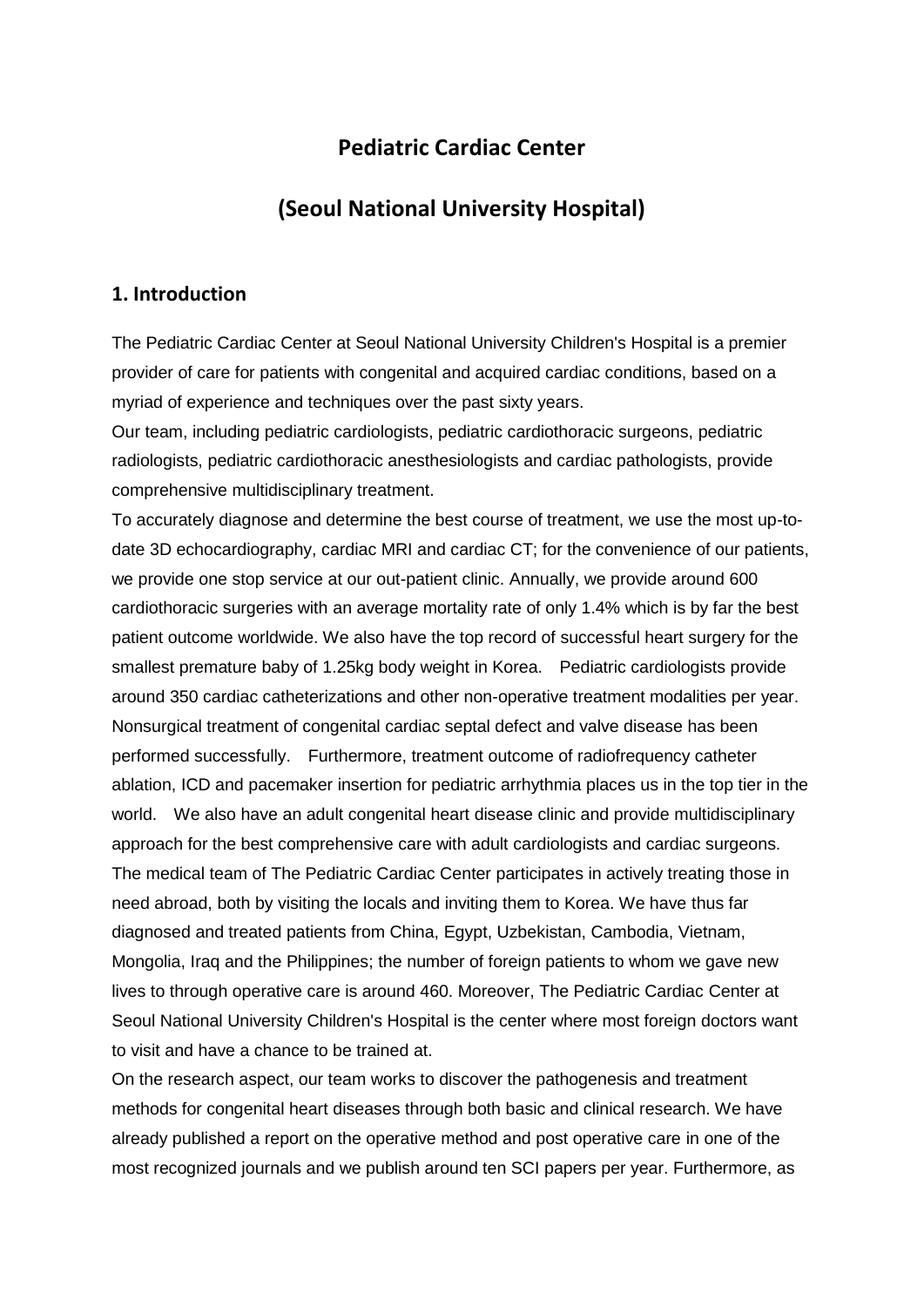the main participant of the Xenotransplantation Research Center, a national research project, we are dedicated to developing prosthetic valves from animal organs.

As presented above, The Pediatric Cardiac Center is one of the most accomplished in the nation, with a comprehensive joint treatment team, and world standard treatment outcomes. We have thus far treated numerous foreign patients, and based on our experience, we strive to become the leading center in all aspects of treatment, service, education and research.

### **2. Fellowship program and educational contents**

- Objective :
	- To acquire basic knowledge as a cardiology specialist
	- To experience echocardiography, cardiac catheterization, and surgical correction for diverse congenital heart diseases
	- To raise capacity as a good consultant pediatric cardiologist and cardiac surgeon
- Duties :
	- Participation in the daily regular ward rounds including ICU
	- Participation in the daily procedures such as echocardiography and cardiac catheterization
	- Observation of non-invasive tests such as cardiopulmonary exercise test
	- Participation in conferences
		- 1. pediatric grand round : every Tuesday, 1 PM
		- 2. Journal Review : every Wednesday, 8 AM
		- 3. Problem case conference : every Friday, 8AM
	- Participation in lectures on congenital heart disease
		- : echocardiography  $(4<sup>th</sup>$  floor of children's hospital): everyday
		- : cardiac catheterization ( $3<sup>rd</sup>$  floor of main hospital) Monday, Thursday
		- : cardiology consultation
	- To observe and participate in routine consultations in the cardiology division
		- : conference
	- pediatric cardiology conference
		- 1. Pediatric cardiac center conference with cardiac surgeons : every Tuesday, 4 PM,  $5<sup>th</sup>$  floor of children's hospital, meeting room
		- 2. EKG conference : every Tuesday, 8 AM : 4 th floor of children's hospital, echocardiographic room
			- 3. Echocardiography conference : every Friday, 12: 30 MD : 4<sup>th</sup> floor of children's hospital, echocardiographic room